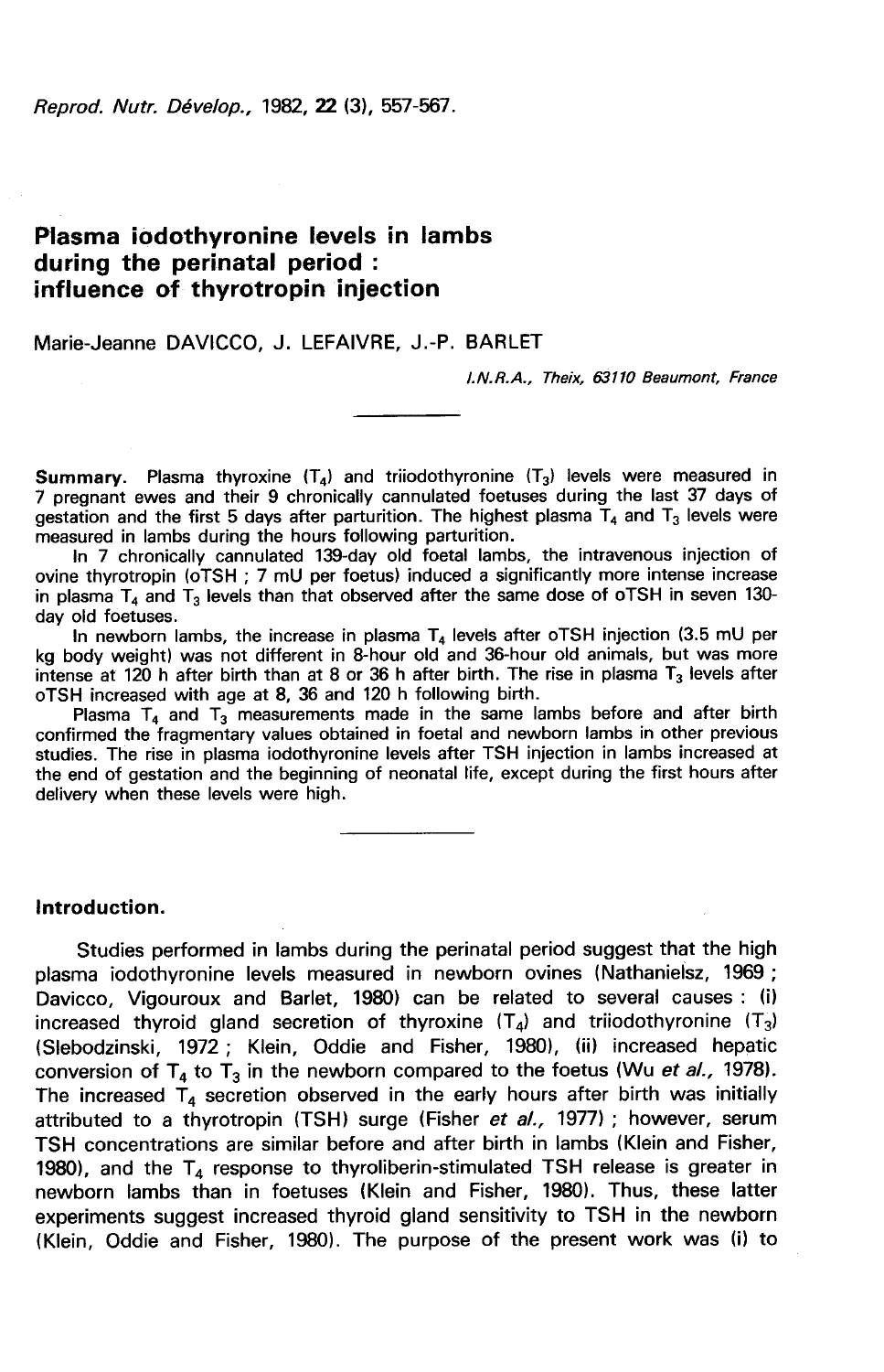measure simultaneously plasma  $T_4$  and  $T_3$  levels in lambs and their dams during the perinatal period and (ii) to compare the response of lambs to TSH given before and after birth.

## Material and methods.

Animals. — We used 21 primiparous Limousine  $\times$  Romanov ewes of known gestational age mated with an Ile-de-France ram after oestrus synchronization. They were housed on straw in individual pens. Each animal was fed hay (3 kg per day) and grain concentrate (300 g per day) and had free access to tap water. The length of gestation for ewes of this genotype in our flock is  $145 + 2$  days.

Using 14 ewes under halothane anesthesia, between days 100 and 110 of gestation, we chronically implanted into their twin foetuses one catheter in the left carotid artery for blood sampling and one in the right jugular vein for hormone injections. The foetuses of the other 7 ewes (5 with singletons and 2 with twins) only had a catheter implanted in the left carotid artery. The technique, derived from that used by Mellor and Matheson (1975) for chronic catheterization of the umbilical vessels of foetal sheep, has already been described in detail (Barlet et al., 1978). Each ewe delivered a live lamb on days 144 to 147 of gestation. The birth weight of single (3.6  $\pm$  0.2 kg; mean  $\pm$ SEM) and twin  $(3.1 + 0.3 \text{ kd})$  lambs was not different from that of the control lambs from unoperated primiparous ewes of the same flock. After birth, the lambs were left with their dams and suckled *ad libitum*.

To measure plasma  $T_4$  and  $T_3$  levels, serial blood samples (1 ml each) were simultaneously collected from the last 7 ewes (by puncture of the external jugular vein) and from their 9 foetuses during the last 37 days of gestation and the first 5 days after parturition. The other ewes were divided into two groups : 7 were used on day 130 and 7 on day 139 of gestation. Each time, one foetus of each ewe was intravenously injected (7 mU per foetus) with purified ovine thyrotropin (oTSH ; NIAMDD - oTSH-9 ; 7.5 IU/mg) ; the body weight of 130 to 140-day old foetuses of this genotype is approximately 2 kg. Twin foetuses, used as controls, simultaneously received the same volume of vehicle (1 mi of sterile 0.9 p. 100 NaCI).

Three groups of 7 to 8 lambs each were intravenously injected with oTSH (3.5 mU per kg body weight) at 8, 36 or 120 h after birth. The lambs were chosen according to their birth time, so that each injection could be given at 9 a.m. Control lambs of the same age received the same volume (0.5 mi per kg body weight) of vehicle.

The blood of newborn lambs was collected by puncture of the jugular vein opposite to the one in which the oTSH was injected. The plasma was centrifuged and frozen until assay.

Analysis. – Plasma total  $T_4$  and  $T_3$  concentrations were measured by radioimmunoassay using  $T_3$  (Trik) and total  $T_4$  (Tetrak) radioimmunoassay kits from the « Commissariat à I'Energie atomique » (Gif-sur-Yvette, France). Plasma samples of 100  $\mu$ l and 10  $\mu$ l were used for T<sub>4</sub> and T<sub>3</sub> determinations, respectively.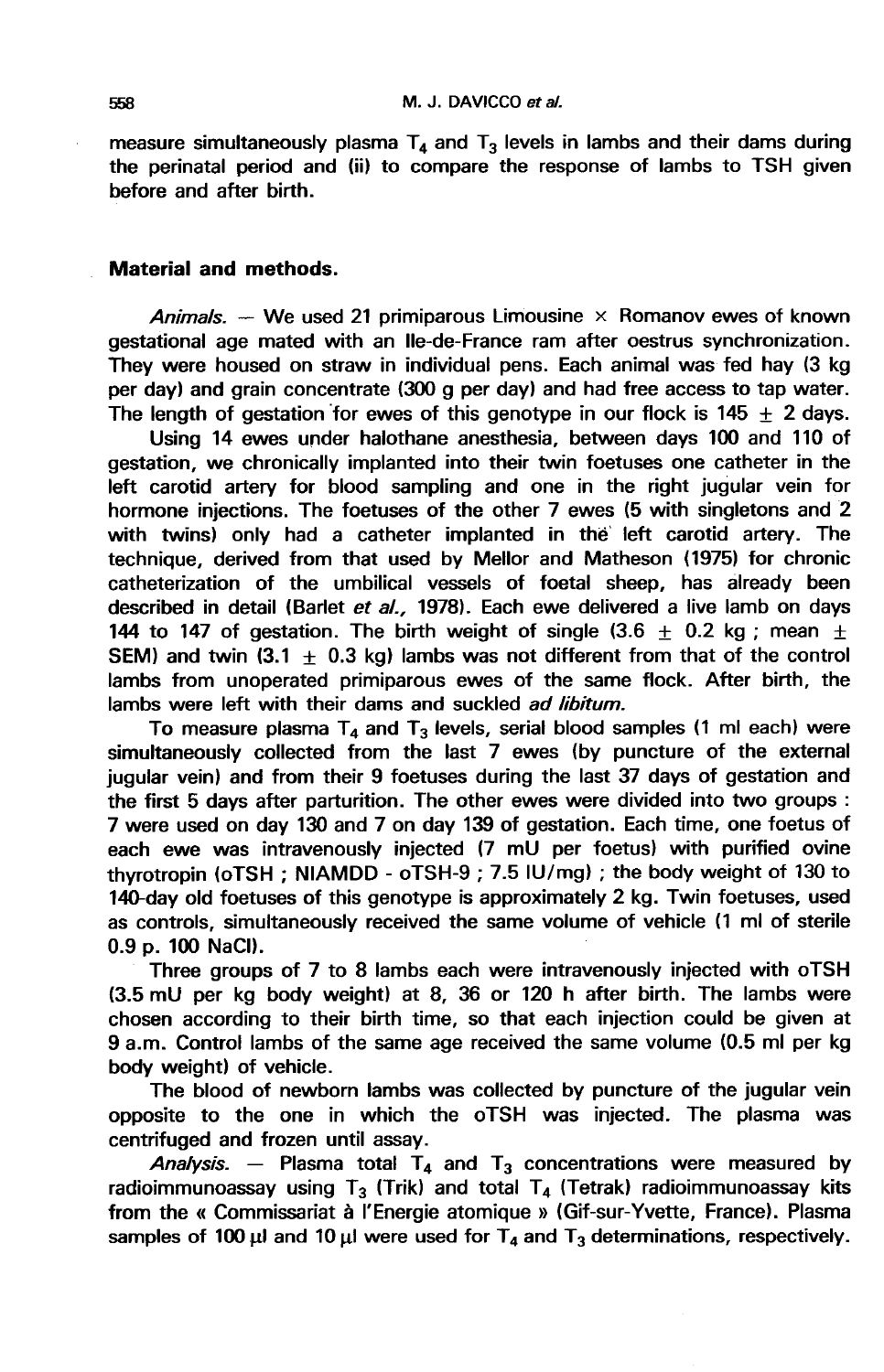In our experimental conditions, reproducibility was 2 p. 100 for the  $T_A$  assay and sensitivity was 2 ng/ml of plasma. For the  $T_3$  assay, reproducibility was 3 p. 100 and sensitivity was 15 pg/ml of plasma. No significant interaction with other iodothyronines or iodotyrosines was observed in any assay.

The results were expressed as the mean + SEM. Student's t-test or variance analysis was used for statistical comparison.

## Results.

During the last 36 days of gestation, the mean plasma  $T<sub>4</sub>$  level was higher in foetuses (8.3  $\pm$  0.4 µg/dl) than in ewes (5.0  $\pm$  0.3 µg/dl ; P < 0.01). In lambs, plasma T<sub>4</sub> levels increased from 5.4  $\pm$  2.5 µg/dl 4 days before term to 11.1  $\pm$  0.6 ug/dl (P < 0.05) 2 days later, decreased to 8.0  $\pm$  0.6 ug/dl (P  $<$  0.05) 1 day before parturition, rose to 14.4  $\pm$  0.4  $\mu$ g/dl (P  $<$  0.01) 6 h 11.1  $\pm$  0.6  $\mu$ g/dl (P < 0.05) 2 days later, decreased to 8.0  $\pm$  0.6  $\mu$ g/dl (P < 0.05) 1 day before parturition, rose to 14.4  $\pm$  0.4  $\mu$ g/dl (P < 0.01) 6 h after birth, decreased to 7.8  $\pm$  0.8  $\mu$ g/dl (P < 0. after birth, decreased to 7.8  $\pm$  0.8  $\mu$ g/dl (P < 0.01) 48 h after birth and then remained stable until 120 h (8.1  $\pm$  1.3  $\mu$ g/dl). In ewes, the plasma T<sub>4</sub> levels were unchanged between day 37 before parturition (7.0  $\pm$  1.0  $\mu$ g/dl) and day 5 after parturition (8.1  $\pm$  1.3  $\mu$ g/di). Thus, during the first 5 days after birth, the mean plasma T<sub>4</sub> level was still higher in newborn lambs (10.3  $\pm$  0.8  $\mu$ g/dl) than in their dams  $(5.7 \pm 0.5 \,\mu g/d$  ; P < 0.01) (fig. 1).

Between days -37 and -1 before parturition, the mean plasma  $T_3$  level was higher in ewes (150  $\pm$  8 ng/dl) than in foetuses (95  $\pm$  9 ng/dl); P < 0.01), but during the first 5 days after delivery the mean plasma  $T_3$  level was higher in lambs (328 + 16 ng/dl) than in dams (185 + 12 ng/dl ; P < 0.01). Plasma T<sub>3</sub>



FIG. 1. - Plasma total thyroxine  $(T_4)$  and triiodothyronine  $(T_3)$  levels in 7 ewes (solid lines) and their 9 chronically cannulated foetuses (dashed lines) during the last 37 days of gestation and the 5 days following parturition (mean  $\pm$  SEM)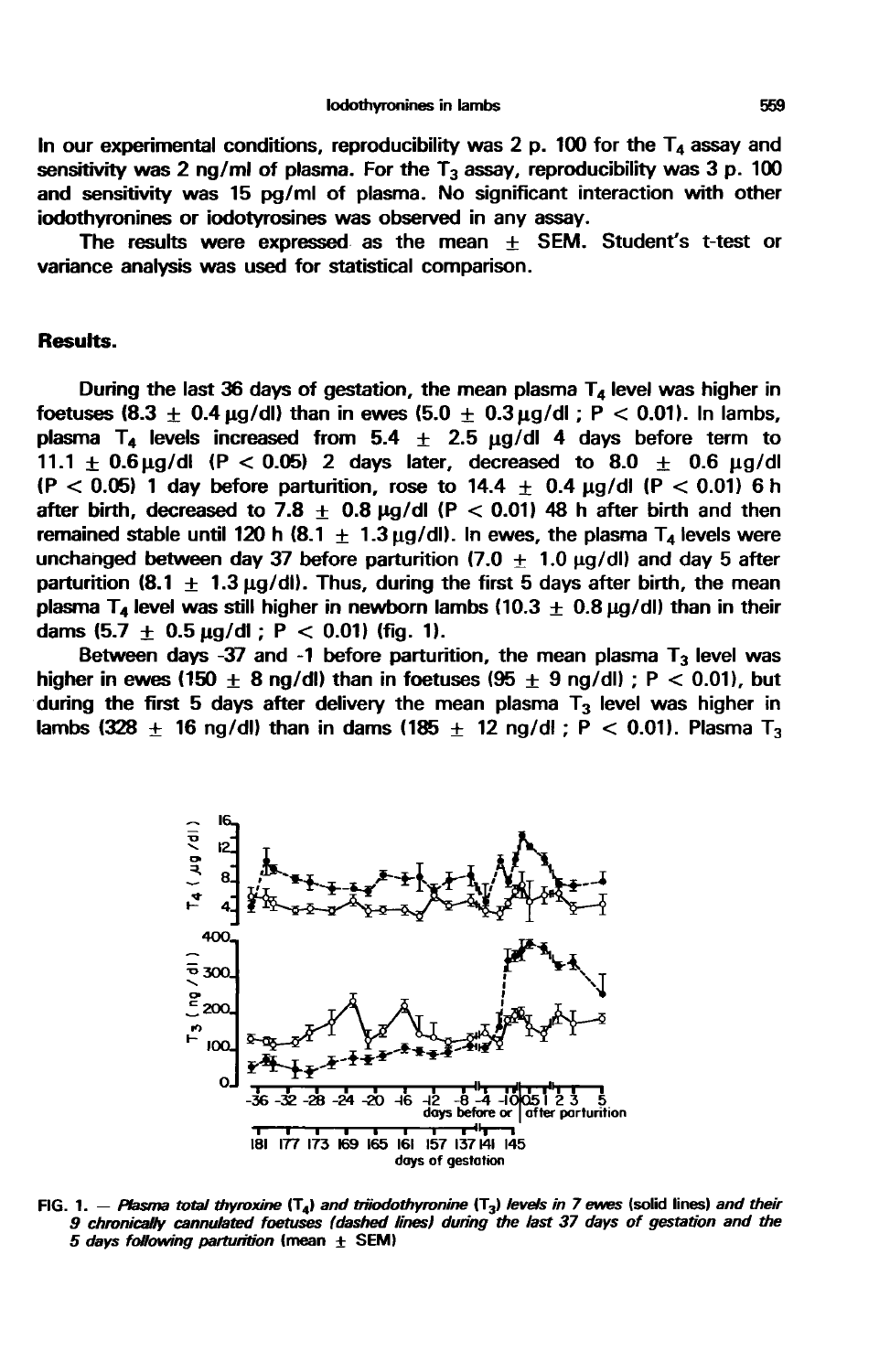|                                                              | Age              | Treated and<br>control foetuses | Time of<br>sampling    | Age, treated and<br>control foetuses | Age, time of<br>sampling |                        | Treated and con-Age, treated and<br>trol foetuses, control foetuses,<br>time of sampling time of sampling |
|--------------------------------------------------------------|------------------|---------------------------------|------------------------|--------------------------------------|--------------------------|------------------------|-----------------------------------------------------------------------------------------------------------|
|                                                              |                  |                                 |                        |                                      |                          |                        |                                                                                                           |
| Degrees of freedom.<br>Residual error: 1.897<br>Significance | P < 0.01<br>1-35 | $P < 0.01$<br>1-35              | P < 0.95<br>⊗35<br>®35 | $P < 0.05$<br>1-35                   | ය සි<br>තර               | ა.<br>∠ ფ<br>×         | ပ္မံမိ<br>≃∞                                                                                              |
| <u>ო</u>                                                     |                  |                                 |                        |                                      |                          |                        |                                                                                                           |
| Degrees of freedom<br>Residual error: 17.980<br>Significance | P < 0.01         | $P < 0.01$<br>1-35              | P < 0.01<br>%35        | P < 0.01                             | $P < 0.05$<br>8-35       | P < 0.05<br>%35<br>%35 | sis<br>Z∞                                                                                                 |
|                                                              |                  |                                 |                        |                                      |                          |                        |                                                                                                           |

TABLE 1

Variance analysis comparing 130-day-old and 139-day-old foetuses injected with oTSH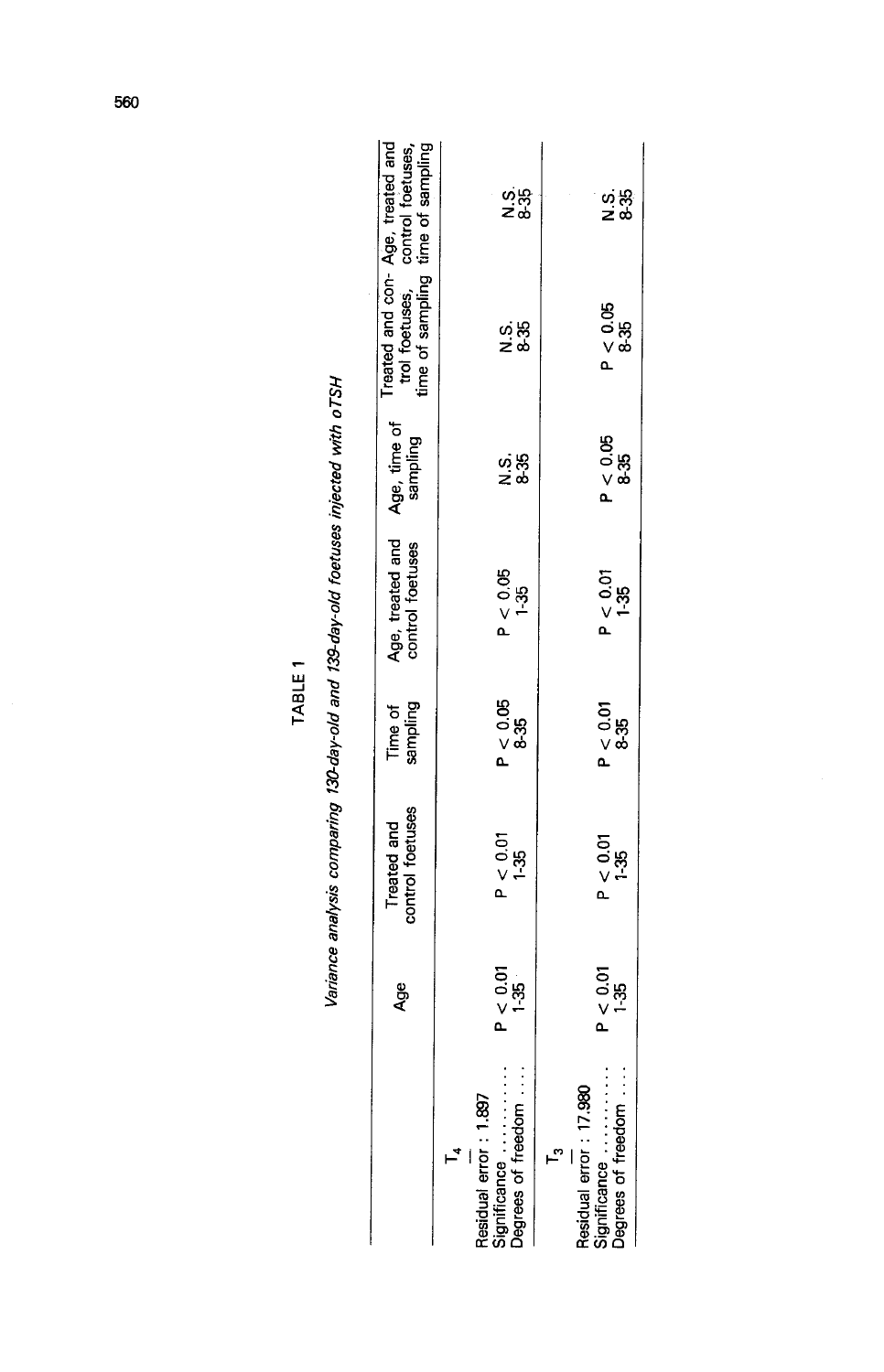levels increased progressively in lambs between days -37 (53  $\pm$  8 ng/dl) and -6 (106  $\pm$  13 ng/dl) before parturition. A marked rise occurred before birth (from -4 to -1 days) with levels around 360 ng/dl. Plasma  $T_3$  levels then decreased to 249  $\pm$  61 ng/dl on day 5 after parturition (fig. 1). In pregnant ewes, the highest plasma T<sub>3</sub> levels were measured on days -23 and -16 before parturition (237  $\pm$  21 ng/dl and 223  $\pm$  18 ng/dl, respectively). In these ewes plasma T<sub>3</sub> levels increased from 119  $\pm$  3 ng/dl 48 h before lambing to 205  $\pm$  8 ng/dl 6 h after lambing (P < 0.01) and remained stable until day 5 after parturition (186  $\pm$  12 ng/dl) (fig. 1).

During the 48 h following injection, no significant variation in plasma  $T_4$  and  $T<sub>3</sub>$  levels was observed in the 7 foetuses injected with oTSH (7 mU per foetus) on day 130 of gestation. In the 7 foetuses injected with the same dose of oTSH on day 139 of gestation, a 3.5-fold increase in plasma  $T_4$  levels was observed 3 h after the injection. Significantly elevated  $T_4$  levels were found in these treated 139-day old foetuses from 45 min to 48 h after the injection ; a 2-fold increase in plasma  $T_3$  levels, which persisted for 6 h, occurred 2 h after oTSH injection. The injection of the same volume of vehicle (1 mi per foetus) in control foetuses was without any effect on foetal plasma iodothyronine levels (table 1; figs. 2a, b).

The increase in plasma  $T_4$  levels after TSH injection was not different in 8hour old and 36-hour old newborn lambs. However, the increase in plasma  $T_3$ levels following TSH injection was greater in 36-hour old lambs than in 8-hour



FIG. 2. - Influence of an intravenous injection of oTSH (7 mU per foetus) in foetal lambs at 130 days (a) and 139 days (b) of gestation. Solid line : treated animals ;  $n = 7$  for each group ; dashed line : twin control lambs ; mean  $\pm$  SEM. For statistical evaluation see table 1.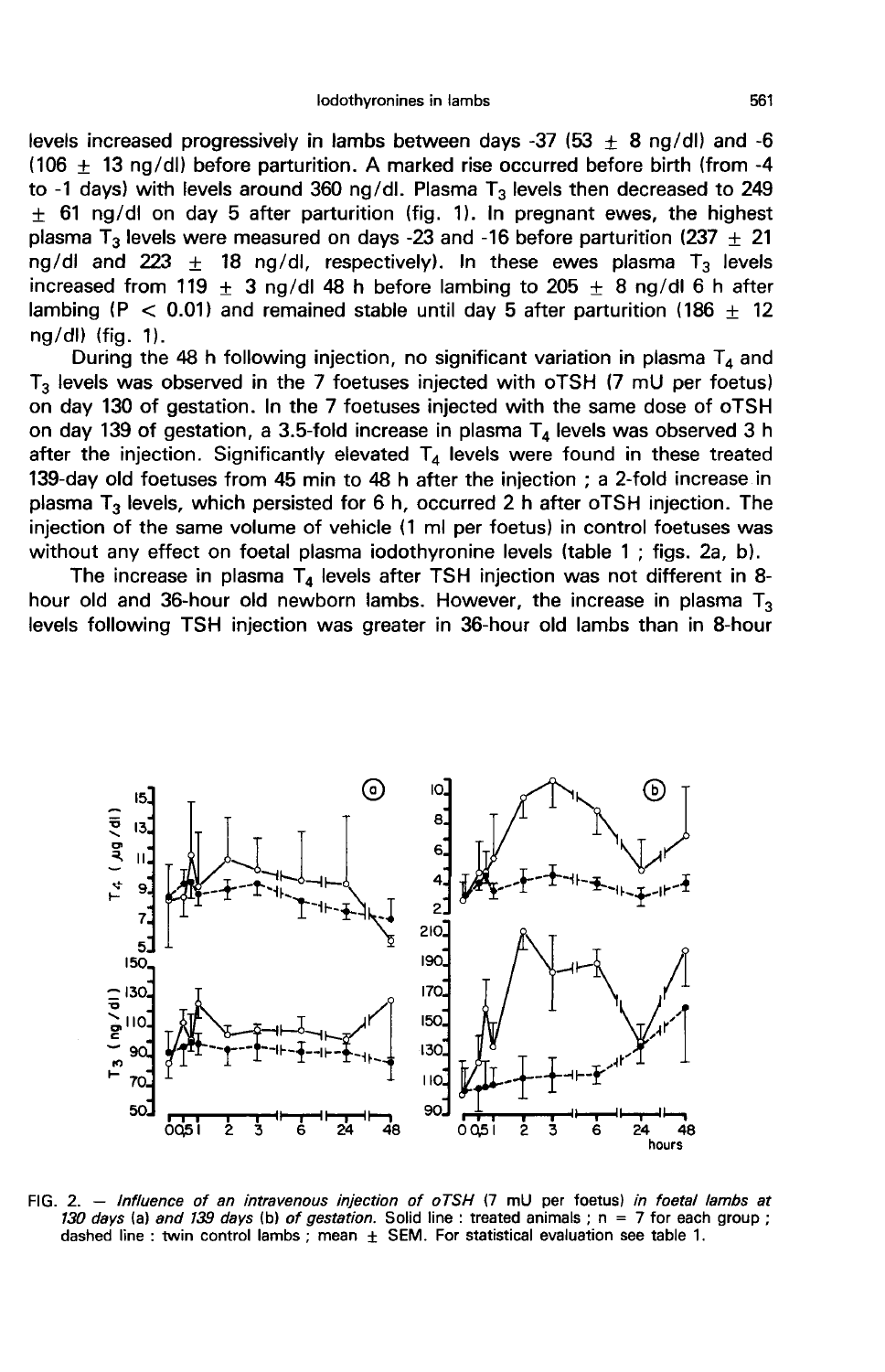old lambs (table 2; figs. 3a, b). Similarly, the rise in plasma  $T_4$  and  $T_3$  levels following TSH injection in 120-hour old lambs was more intense than in 8-hour old lambs or 36-hour old lambs (table 2 ; figs. 3a, b, c).

## Discussion.

Developmental patterns for plasma total  $T_4$  and  $T_3$  levels in the ovine species during the perinatal period have already been reported. However, the present study measured, for the first time, changes in both plasma  $T_4$  and plasma  $T_3$ levels in the same animals (lambs and ewes) over a long period before and after birth.

Using 2 Merino ewes which lambed after 150 days of gestation, Thorburn and Hopkins (1973) found a significant decrease in foetal plasma  $T_4$ concentration during the last 10 days before delivery, while Nathanielsz et al. (1973), did not find such changes in foetuses from Welsh Mountain ewes which lambed between 141 and 146 days of gestation. Similarly, Klein, Oddie and Fisher (1978) did not observe a decrease in foetal plasma  $T<sub>4</sub>$  levels during the last 13 days of gestation. Mellor et al. (1976) demonstrated a decrease in the plasma  $T<sub>4</sub>$  concentration of only 11 out of 21 Scottish Blackface and Welsh Mountain foetuses which had been chronically cannulated. Between days 105 and 129 of gestation, there was no correlation between plasma  $T<sub>4</sub>$  concentration and gestational age in 11 ovine foetuses (Klein and Fisher, 1980). In the 9 foetuses used in the present experiment, born at term on days 144 to 147 of gestation, plasma  $T<sub>4</sub>$  concentration did not vary significantly between day 36 before parturition and the time of parturition (fig. 1).

The low serum  $T_3$  in the sheep foetus during days 85 to 140 of gestation is due to a high metabolic clearance rate and decreased production of  $T<sub>4</sub>$  by monodeiodination (Chopra, Sack and Fisher, 1975). Studies in ovine euthyroid maternel-foetal pairs have shown nearly total placental impermeability to labelled<br>T<sub>4</sub> or labelled T<sub>3</sub> in both directions ; absolute placental T<sub>3</sub> transfer was 2  $\mu$ g per day and less than  $1.2 \mu g$  per day in the maternal to foetal and foetal to maternal directions, respectively (Dussault et al., 1972). The rise in plasma  $T_3$  levels occurring in foetal plasma during the last 4 days of gestation might result from the stimulation of  $T_4$ - $\beta$  deiodination induced by the cortisol rise which precedes delivery (Mathur et al., 1980).

In newborn lambs delivered at a low temperature, plasma  $T_3$  levels increased sharply after birth ; this increase does not appear in lambs delivered in a waterbath at 38 °C (Fisher et al., 1977). The relatively high external temperature  $(20 \degree C)$  at which the lambs used in this experiment were born and kept during the first week of postnatal life, might explain why there was only a slight increase in foetal plasma  $T_3$  levels during the hours following delivery (fig. 1).

The plasma TSH level measured in foetal lambs during the last 20 days of gestation was 3.2 ng/ml), i.e. 6.4 mU/dl (Hopkins, Wallace and Thorburn, 1975). We can thus assume that our treated foetuses were injected with a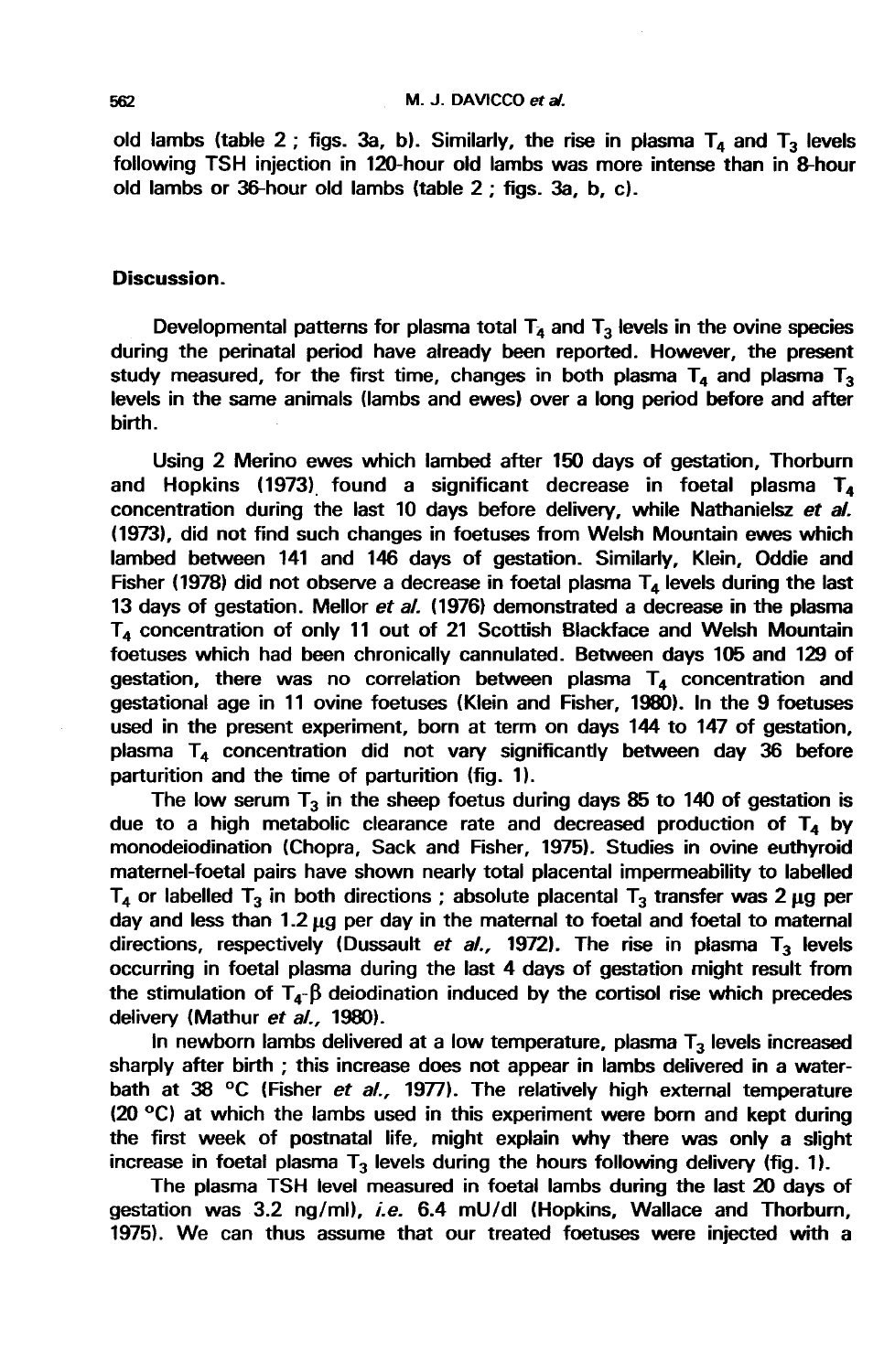physiological dose of oTSH (7 mU per foetus). Such a dose of oTSH injected into foetuses had no effect on maternal thyroxinemia or triiodothyroninemia. As already demonstrated (Fisher et al., 1977), iodinated bovine TSH does not cross the ovine placenta. When TSH-releasing hormone (TSH-RH) (50 µg) was injected into chronically catheterized sheep foetuses between days 113 and 144 of gestation, no effect was observed on plasma  $T_3$  and  $T_4$  levels in 113 to 130day old foetuses, while in 144-day old foetuses, plasma  $T_3$  increased from 37 ng/dl to 90 ng/dl in 120 min (Wallace et al., 1979).

In three 1 to 6-day old lambs, plasma  $T<sub>4</sub>$  concentration increased between 60 and 120 min after TSH-RH injection ; the 6-day old lamb, but not the 1 or 2-day old animal, showed a consistent increase in plasma  $T_3$  concentration in response to TSH-RH injection (Wallace et al., 1979). In our experiment, oTSH injection significantly increased plasma  $T_4$  and  $T_3$  levels in each group of newborn lambs (fig. 3 ; table 2).



FIG. 3. - Influence of an intravenous injection of  $oTSH$  (3.5 mU per kg body weight) on plasma thyroxine  $(T<sub>a</sub>)$  and triiodothyronine  $(T<sub>3</sub>)$  levels in newborn lambs at 8 h (a), 36 h (b) and 120 h (c) after birth. Solid line : 7 treated animals in each group ; dashed line : 7 control lambs in each group ; mean  $\pm$  SEM. For statistical evaluation see table 2.

The iodothyronine level in the blood represents the ratio of iodothyronine secretion to its metabolic clearance rate. In foetal lambs,  $T<sub>4</sub>$  utilization increased from  $0.33 \mu g$  per hour per kg of body weight to  $0.73 \mu g$  per hour per kg of body weight between days 111 and 139 of gestation (Nathanielsz et al., 1973), while in newborn lambs it decreased from  $0.6 + 0.08$  µg per hour per kg of body weight to 0.2  $\pm$  0.04  $\mu$ g per hour per kg of body weight between days 3 to 4 and 10 to 11 of postnatal life (Nathanielsz, 1970). Thus, the increasing effect of TSH on plasma  $T_4$  levels between days 130 and 139 of gestation would result from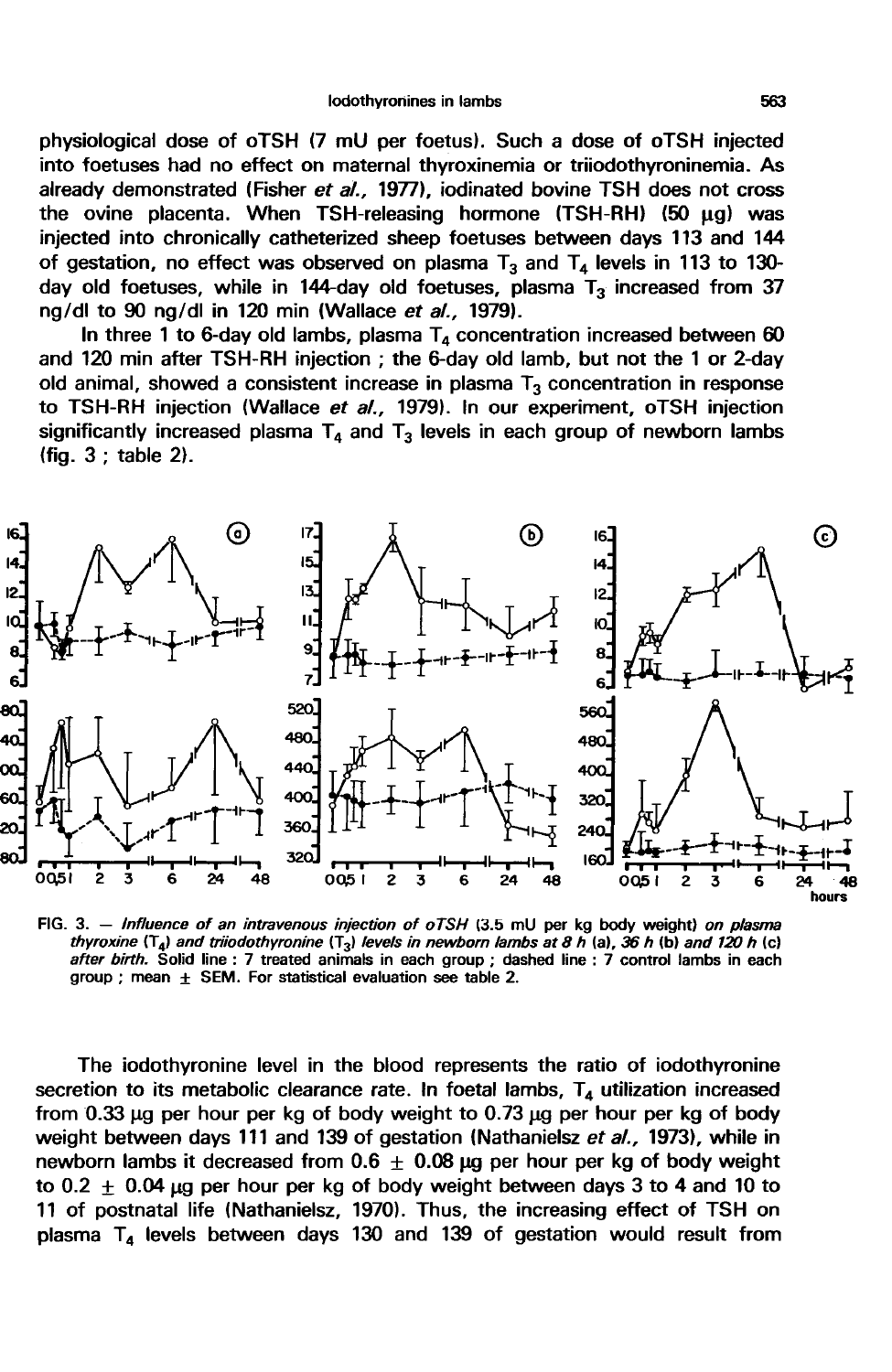| ິ<br>TABLE.<br>ļ |  |
|------------------|--|
|                  |  |

| $\ddot{\phantom{0}}$<br>j |
|---------------------------|
|                           |
|                           |
|                           |
|                           |
| ֕                         |
| i                         |
|                           |

|                                                      |                   | Age                                                                                                                                                        | control lambs<br>Treated and | Time of<br>sampling |   |           | Age, treated and<br>control lambs              | Age, time of<br>sampling |               | Treated and con-<br>time of sampling<br>trol lambs,                                                                                                                                                                 |          | Age, treated and<br>control lambs, | time of sampling         |
|------------------------------------------------------|-------------------|------------------------------------------------------------------------------------------------------------------------------------------------------------|------------------------------|---------------------|---|-----------|------------------------------------------------|--------------------------|---------------|---------------------------------------------------------------------------------------------------------------------------------------------------------------------------------------------------------------------|----------|------------------------------------|--------------------------|
|                                                      |                   | $\tilde{\mathbf{c}}$                                                                                                                                       | Ľ                            | ⊨ี                  | Ľ |           | مب                                             | 7                        | مبا           |                                                                                                                                                                                                                     | <u>ຕ</u> | $\overline{\mathbf{z}}$            | m                        |
| $8h-36h$                                             |                   |                                                                                                                                                            |                              |                     |   |           |                                                |                          |               |                                                                                                                                                                                                                     |          |                                    |                          |
| Degrees of freedom<br>Residual error<br>Significance | ទ្ធិ ១ R<br>- Z - | $\begin{array}{lll} 37.124 & & \\ \text{P} < 0.01 & \text{P} < 0.01 & \text{P} < 0.01 & \text{P} < 0.01 \\ 1.35 & & 1.70 & & 1.35 & & 8-70 \\ \end{array}$ |                              |                     |   |           | N.S. $P < 0.01 P < 0.05$<br>8-35 $1-70$ $1-35$ | ss<br>z`⊗                | လဲဆို<br>သော် | $P < 0.01$ $P < 0.01$<br>8-70 8-35                                                                                                                                                                                  |          | sis<br>≥∞                          | sig<br>Na                |
| $8 h - 120 h$                                        |                   |                                                                                                                                                            |                              |                     |   |           |                                                |                          |               |                                                                                                                                                                                                                     |          |                                    |                          |
| Degrees of freedom<br>Significance<br>Residual error |                   |                                                                                                                                                            |                              |                     |   |           |                                                |                          |               | 1.083 38.606<br>P< 0.01 P< 0.01 P< 0.01 P< 0.01 P< 0.01 P< 0.01 P< 0.01 P< 0.01 P< 0.01 P< 0.01 P< 0.01 P< 0.01<br>P< 0.01 P< 0.01 P< 0.01 P< 0.01<br>P< 0.01 P< 0.01 P< 0.01<br>P< 0.01 P< 0.01<br>P< 0.01 P< 0.01 |          | ∡.<br>≥ ಹಿ                         | P < 0.01<br>8-35<br>9-35 |
| 36 h-120 h                                           |                   |                                                                                                                                                            |                              |                     |   |           |                                                |                          |               |                                                                                                                                                                                                                     |          |                                    |                          |
| Degrees of freedom<br>Significance                   |                   | -1.919 40.754<br>P < 0.01 P < 0.01 P < 0.01 P < 0.01 P < 0.01<br>P < 0.01 P < 0.01 P < 0.01 P < 0.01<br>P < 0.01 P < 0.01<br>P < 0.01 P < 0.01             |                              |                     |   | si<br>2-P | $P < 0.01$<br>$1-35$                           | sis<br>zo                |               | $P < 0.01$ $P < 0.01$ $P < 0.01$<br>8-35 8-70 8-35                                                                                                                                                                  |          | sis<br>Sis                         | P < 0.01<br>8-35<br>8-35 |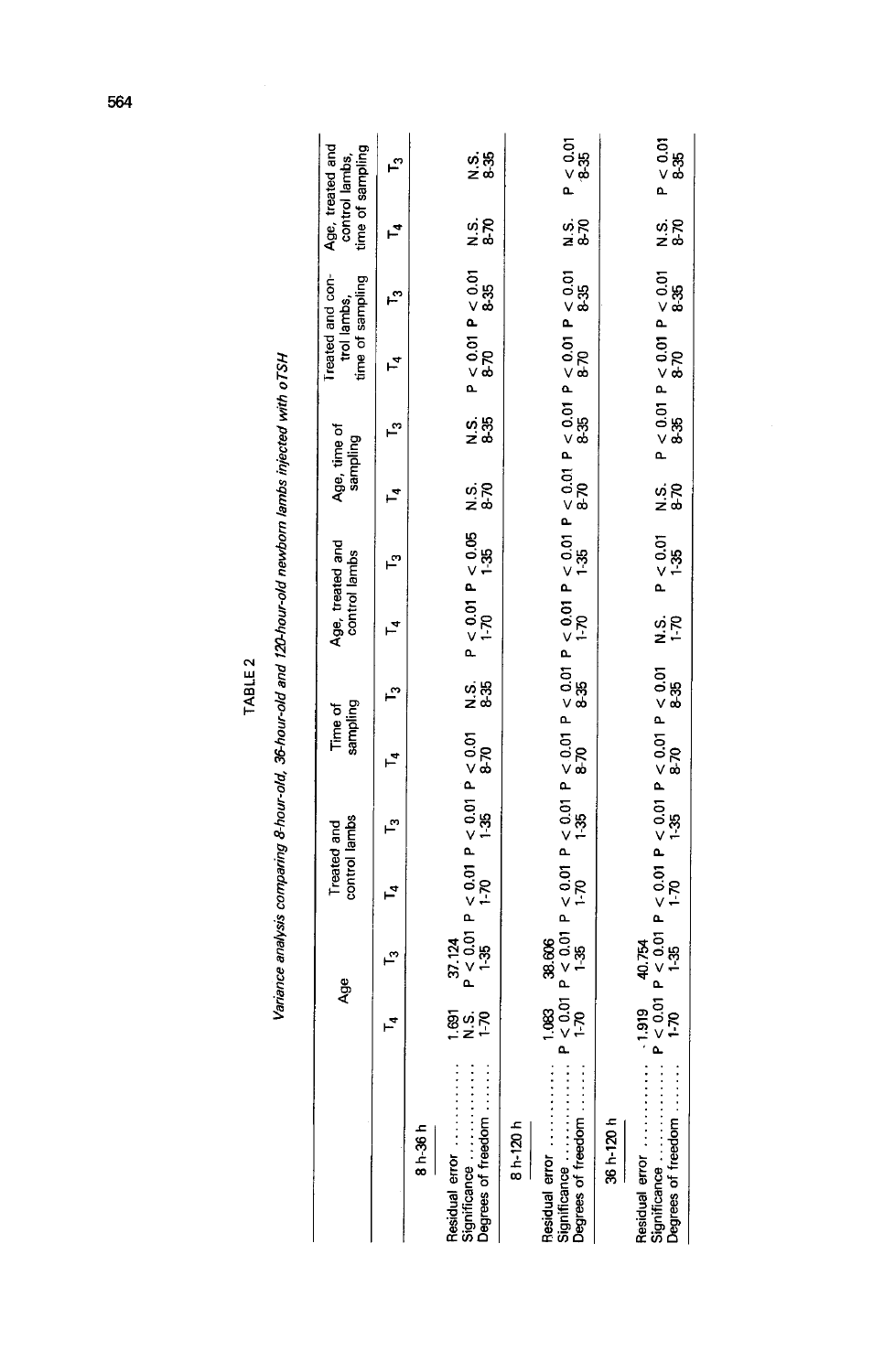increased thyroid  $T<sub>4</sub>$  secretion. In newborn lambs, the maximal increase in plasma  $T_4$  levels occurred in 5-day old animals (fig. 3). This could also partly result from decreased  $T_4$  utilization in these animals. The metabolic clearance rate for T<sub>3</sub> was 40  $\pm$  5 I per m<sup>2</sup> per day in 7-day old lambs (Klein, Oddie and Fisher, 1980), significantly less than in 95 to 140-day old foetuses where it was 80.2  $\pm$  8.9 I per m<sup>2</sup> per day (Chopra, Sack and Fisher, 1975). However, to our knowledge, nobody has measured the changes in the metabolic clearance rate of  $T<sub>3</sub>$  throughout foetal and neonatal life in the ovine species. Thus, we cannot decide whether the increasing effect of oTSH with age in foetal and neonatal lambs mainly results from increasing sensitivity of follicular cells to TSH throughout foetal and neonatal life, and/or from a simultaneous decreasing metabolic clearance rate of  $T_2$ .

It is also interesting to note that the effect of TSH on plasma  $T_4$  and  $T_3$  levels was more intense in 139-days old foetuses than in 130-day old ones ; basal It is also interesting to note that the effect of TSH on plasma  $T_4$  and  $T_3$  levels<br>was more intense in 139-days old foetuses than in 130-day old ones; basa<br>plasma  $T_4$  and  $T_3$  levels were  $2.9 \pm 1.3 \mu g/dl$  and  $103 \$ in the former ; they were 8.5  $\pm$  3.3  $\mu$ g/dl and 85  $\pm$  11 ng/dl, respectively, in the latter. Similarly, basal plasma  $T_4$  and  $T_3$  levels were lower in 120-hour old lambs than in 8-hour old newborn lambs. Therefore, in foetuses as in newborn lambs, the lowest basal iodothyronine levels were associated with an increasing TSH effect on plasma  $T_3$  and  $T_4$  levels. Studies from several laboratories suggest that circulating  $T_4$  and  $T_3$  regulate thyroid function by a feed-back mechanism wherein the iodothyronines act directly on the gland to inhibit its responses to TSH stimulation (Cortell and Rawson, 1944 ; Yu et al., 1976 ; Goldenheim et al., 1979). Thus, the high levels of circulating  $T_4$  and  $T_3$ , measured in lambs during the hours after birth (fig. 1), might partly explain the decreased response to the oTSH measurement in 8-hour old and 36-hour old lambs. Secondly, in rats thyroidal TSH receptors are regulated by endogenous TSH ; after exposure to TSH, the thyroid lobes show decreased responsiveness to the hormone (Witte and McKenzie, 1981). Therefore, the neonatal TSH surge described in lambs (Fisher et al., 1977) would also decrease the response of 8-hour old and 36-hour old lambs to exogenous TSH. Since the development of the foetal hypothalamicpituitary-thyroid axis takes place between 120 days of gestation and 1 to 2 postpartum weeks (Fisher et al., 1977), it is not complete at 130 days of gestation. This could also explain the decreased response to oTSH in 130-day old foetuses.

In conclusion, our results confirm previous fragmentary results obtained by other groups using few animals. They demonstrate that the injection of a physiological dose of ovine TSH in chronically cannulated ovine foetuses and newborn lambs significantly increased the plasma  $T_4$  and  $T_3$  levels in 139-day old foetuses and 5-day old lambs, while it had less effect in 130-day old foetuses and 8 to 36-hour old lambs. This suggests increased thyroid gland sensitivity to TSH at the end of gestation and the beginning of neonatal life, except during the first postpartum hours, which are characterized by high plasma levels of iodothyronines.

Reçu en décembre 1981.<br>Accepté en décembre 1981.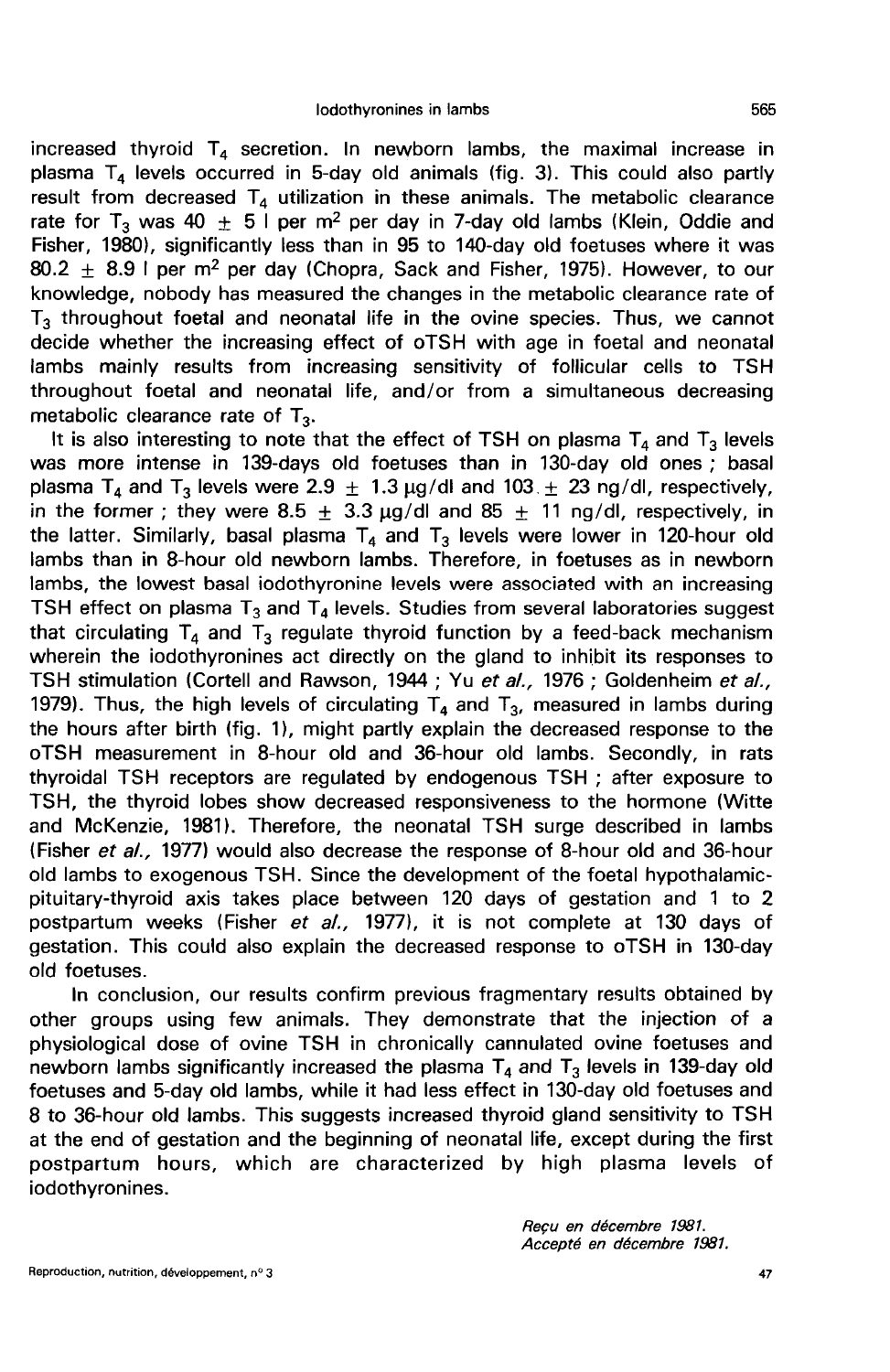Acknowledgements.  $-$  This work was supported by a grant from « Recherches programmées sur la périnatalité ». The animals used in the study were supplied by the « Laboratoire de production ovine ». The generous gift of ovine thyrotropin by the NIAMDD is gratefully acknowledged.

**Résumé.** Les taux plasmatiques de thyroxine  $(T_4)$  et de triiodothyronine  $(T_3)$  ont été mesurés chez 7 brebis gestantes primipares et leurs 9 foetus (cathétérisés chroniquement in utero) durant les derniers 37 jours de gestation et les 5 jours suivant la parturition. Les plus fortes thyroxinémie (14 ng/dl) et trüodothyroninémie (370 ng/dl) ont été mesurées chez les nouveau-nés 6 heures après la naissance.

Chez 7 foetus de 139 jours, l'injection intraveineuse de TSH ovine (7 mU par foetus) induisait une élévation de  $T_4$  et  $T_3$  plus intense que celle observée avec une dose analogue de TSH chez 7 fœtus de 130 jours.

Chez les agneaux nouveau-nés, l'élévation de la  $T_4$  plasmatique consécutive à une injection de TSH ovine (3,5 mU par kg de poids vif) n'était pas différente chez 7 agneaux de 8 h et chez 7 agneaux de 36 h, mais elle était plus intense chez 7 agneaux de 120 h. L'élévation de la trüodothyroninémie consécutive à TSH augmentait avec l'âge des animaux entre 8 h et 120 h après la naissance.

En conclusion, les mesures de  $T_4$  et  $T_3$  réalisées sur les mêmes animaux avant et après la naissance confirment des résultats fragmentaires obtenus précédemment par d'autres auteurs. Nos résultats démontrent également que l'élévation des iodothyronines plasmatiques consécutive à une injection de TSH se fait plus intense en fonction de l'âge du foetus et du nouveau-né, à l'exception des heures suivant la parturition où les taux plasmatiques de  $T_3$  et  $T_4$  sont élevés.

### Références

- BARLET J.-P., DAVICCO M.-J., LEFAIVRE J., GAREL J.-M., 1978. Endocrine regulation of plasma phosphate in sheep foetuses with catheters implanted in utero. Adv. Exp. Med. Biol., 103, 243-256.
- CHOPRA 1. J., SACK J., FISHER D. A., 1975.  $3.3'$ , 5'-triiodothyronine (reverse  $T_3$ ) and  $3.3'$ , 5triiodothyronine  $(T_3)$  in fetal and adult sheep : studies of metabolic clearance rates, production rates, serum binding, and thyroidal content relative to thyroxine. Endocrinology, 97, 1080-1088.
- CORTELL R., RAWSON R. W., 1944. The effect of thyroxin on the response of the thyroid gland to thyrotropic hormone. Endocrinology, 35, 488-495.
- DAVICCO M.-J., VIGOUROUX E., BARLET J.-P., 1980. Reiationships between birthweight and plasma thyroxine, triiodothyronine and iodide concentration in lambs. J. Develop. Physiol., 2, 53-58.
- DUSSAULT J. H., HOBEL C. J., DISTEFANO J. J., ERENBERG A., FISHER D. A., 1972. Triiodothyronine turnover in maternal and fetal sheep. Endocrinology, 90, 1301-1308.
- FISHER D. A., DUSSAULT J. H., SACK J., CHOPRA I. J., 1977. Ontogenesis of hypothalamicpituitary-thyroid function and metabolism in man, sheep, and rat. Rec. Progr. Horm. Res., 33, 59-116.
- GOLDENHEIM P. D., AMIR S. Y., UCHIMURA H., INGBAR S. H., 1979. Studies of the binding of thyroid hormones and their short loop feedback effects in bovine thyroid tissue. Endocrinology, 105, 130-131.
- HOPKINS P. S., WALLACE A. L. C., THORBURN G. D., 1975. Thyrotrophin concentrations in the plasma of cattle, sheep and foetal lambs as measured by radioimmunoassay. J. Endocr., 64, 371-387.
- KLEIN A. H., FISHER D. A., 1980. Thyrotropin-releasing hormone-stimulated pituitary and thyroid gland responsiveness and 3,5,3'-triiodothyronine suppression in fetal and neonatal lambs.  $Endocrinology, 106, 697-701.$